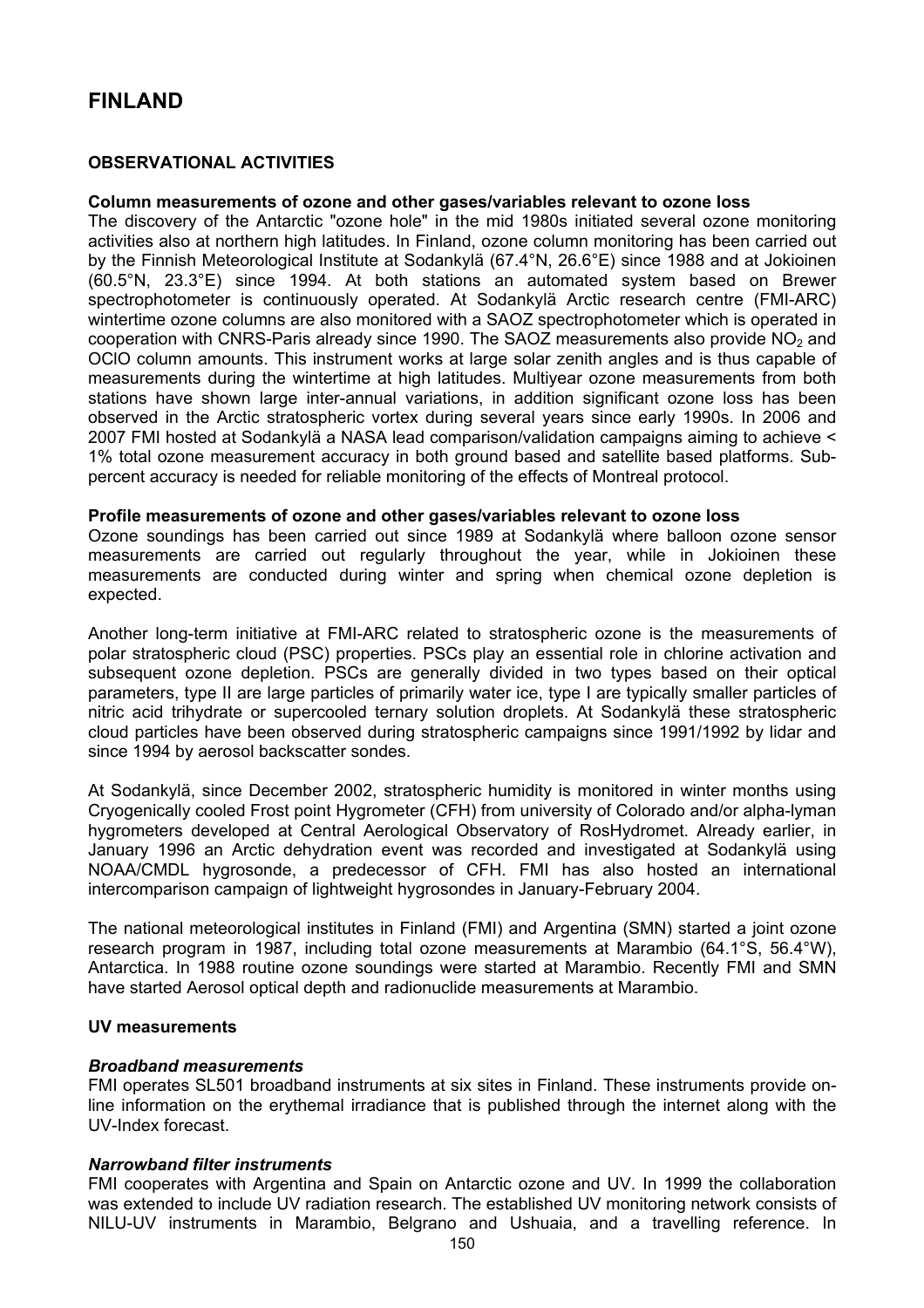Sodankylä a NILU-UV radiometer has been used to measure UV radiation of a reference field within a large field experiment of FUVIRC (Finnish Ultraviolet International Research Center). One NILU-UV, in Helsinki, has been acquired for campaign use.

# *Spectroradiometers*

FMI has measured spectral UV irradiance with Brewer instruments in Jokioinen (Mark III since 1995) and Sodankylä (Mark II since 1990). Additionally, a Bentham DM150 has been acquired for campaign use, as well as, more recently, a new diode array spectroradiometer SP-J1009.

## **Calibration activities**

FMI has dark room UV calibration facilities both in Jokioinen and Sodankylä. FMI has participated in several UV measurement comparison campaigns, where it has been established that the quality of Finnish Brewer measurements is excellent and steady. The Brewer instrument of Jokioinen served as one of the core instruments of the QUASUME project (Quality Assurance of Spectral Ultraviolet Measurements in Europe). FMI is also responsible for calibration of the Antarctic NILU-UV instruments and data quality assurance. Brewer ozone measurements in Jokioinen and Sodankylä are calibrated by annual visits of a travelling Brewer standard instrument, which in turn is calibrated against the Brewer Triad at Toronto.

## **Satellite observations and instrument development**

FMI has a strong participation in three satellite instruments that are targeted for monitoring ozone in the atmosphere (GOMOS/Envisat, OSIRIS/Odin, OMI/EOS-Aura). The GOMOS instrument onboard the ESA's Envisat satellite has been operating since spring 2002. Ozone profiles that cover the altitude range from upper troposphere to lower thermosphere during years 2002-2007 are already available.

The OSIRIS instrument onboard the Swedish small satellite Odin has measured ozone profiles since 2001. The ozone profiles are processed also at FMI and during the last years the validation and optimization of the algorithms have taken place.

The Dutch-Finnish OMI instrument onboard the NASA's EOS-Aura satellite has measured total ozone columns since 2004. FMI is hosting the OMI UV irradiance processing and archiving facility and the validation of the ozone and UV products are ongoing. In addition, local maps of total ozone columns and UV irradiance covering Central and Northern Europe are processed at FMI. These Very Fast Delivery products exploit the Direct Broadcast antenna at Sodankylä, Northern Finland. The total ozone and UV irradiance maps are available in the Internet (omivfd.fmi.fi) within 15 min after the overpass of the satellite.

To continue the high resolution ozone profile measurements of OSIRIS and GOMOS instruments FMI proposed the OLIVIA (Occultation and limb viewing of the atmosphere) instrument to the ESA Earth Explorer program in 2005.

# **RESULTS FROM OBSERVATIONS AND ANALYSIS**

Only Brewer UV measurements are considered to have a sufficient quality for assessment of longterm changes. The smaller the change is the longer time series is required for detection of it. A study on the Sodankylä UV time series 1990-2001 revealed no consistent trend during this 12 year period. An increase in UV radiation was observed in early 1990s and then a decrease towards the end of the period with the largest values occurring in 1993 and after the cold winters of mid 1990s. These observations are consistent with the ozone layer development in the same period.

Ozonesonde observations have been conducted in Sodankylä since 1989. This data along with the data from other Arctic stations have been analyzed. It was found that during the recent decades the largest ozone changes in the stratosphere and troposphere have occurred in the late winter/spring period. The observed negative trend in the stratosphere prior to 1996-1997 can be attributed to the combined effect of chemical and dynamical changes, while the observed increase since then is primarily due to the dynamical changes. In the troposphere, trends have been positive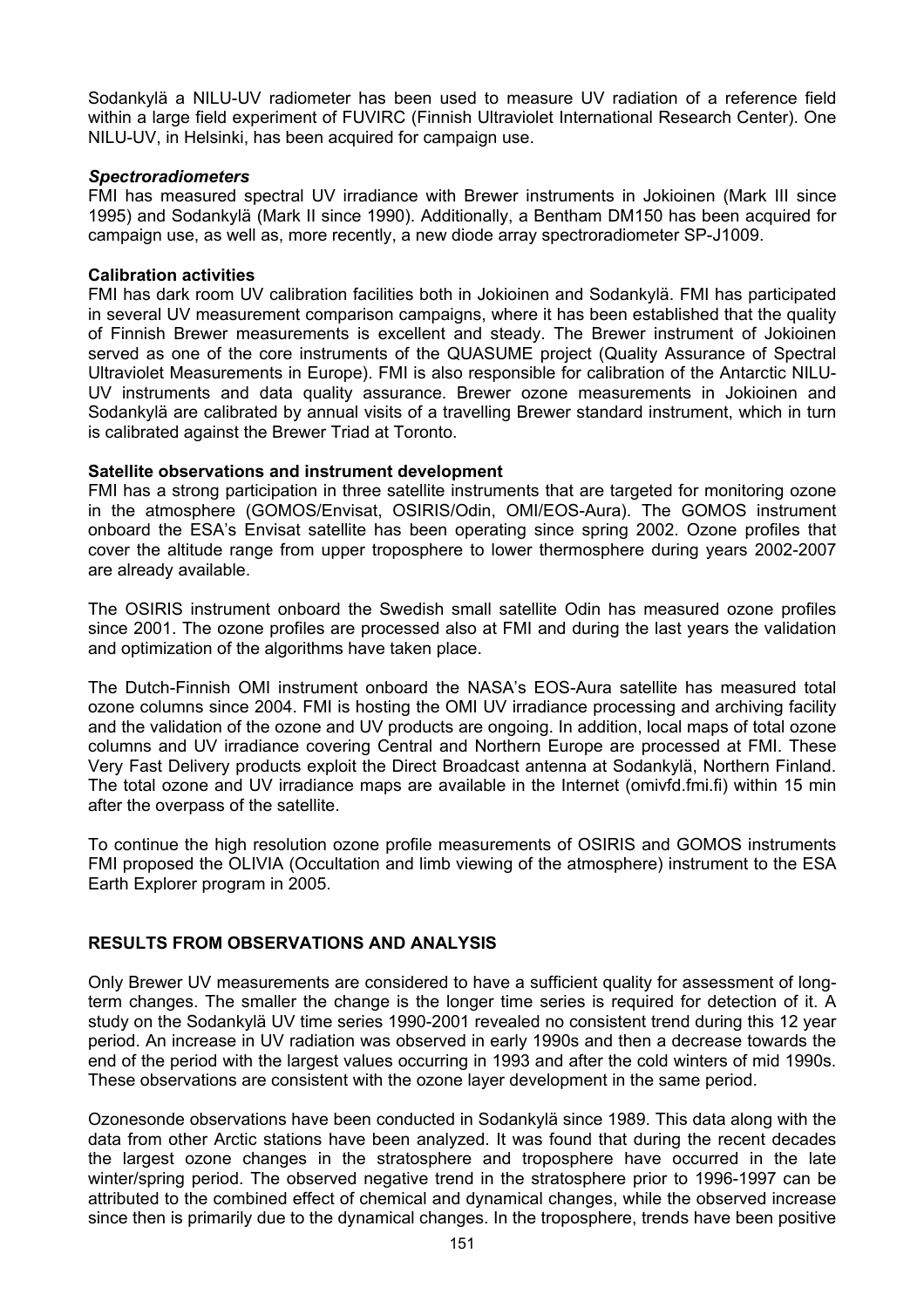regardless of the chosen time period. This may be related to the long-term changes in Arctic oscillation as it regulates the transport of ozone and its precursors from industrialized regions towards the pole and it may also modulate stratosphere-troposphere exchange.

Water vapour changes in the UTLS have a large impact on the climate system. Yet the accurate measurements of the UTLS water vapour remain a technological challenge. FMI hosted a major field campaign of comparison of light-weight instruments capable of water vapour measurements in the upper troposphere and lower stratosphere. This campaign led to better understanding of the accuracy of the in situ instruments and contributed to significant improvement of the technology. In addition, the data provided a unique opportunity to study meteorological processes in the lower stratosphere and upper troposphere.

# **THEORY, MODELLING, AND OTHER RESEARCH**

The modelling activities related to middle atmospheric ozone includes the use of a global 3D chemistry transport model of the stratosphere and mesosphere (FinROSE-ctm), a global chemistry coupled climate model covering the altitude range from the surface to ca. 250 km (HAMMONIA) and a model of the ionosphere (Sodankylä Ion Chemistry model). The modelling work includes both studies of long term trends of stratospheric ozone utilizing reanalyzed meteorological data (ERA-40) as well as process studies (PSC, chlorine activation, ozone loss rates). Also trajectory modelling is utilized for studying the ozone and water vapour distribution in the UTLS region and for determining ozone loss rates from sounding campaign measurements (e.g. the International Polar Year Antarctic Match campaigns). The scientific use of satellite measurements is increasingly important and an assimilation system combining OSIRIS and GOMOS profile data with a CTM model has been developed. In addition, the impact of solar proton events on the stratosphere and mesosphere is studied. In this study the unique night time ozone profile measurements of the GOMOS instrument are used. GOMOS data is also used for studying turbulence and gravity waves in the stratosphere.

FMI has developed models for reconstruction of the past UV time series as well as for assessment of the future UV levels. These data are essential for assessment of the long-term changes in surface UV. FMI contributed to the Arctic Climate Impact Assessment (ACIA) with a shared lead authorship of the chapter on ozone and UV. FMI has participated in multidisciplinary research projects that aim at better understanding of the effects of increased UV exposures on human health, terrestrial and aquatic ecosystems, or materials.

FMI coordinates the research project UVEMA exploring the Effects of UV radiation on MAterials. The study focuses on rubber compounds, natural fibre composites and carbon fibres provided by the industrial partners of the project. A program of long-term outdoor material testing has been set up at seven European sites, including Jokioinen Observatory and Arctic Research Centre at Sodankylä. Prevailing UV radiation and weather conditions are being monitored alongside with the program at each station. Exposed material samples will be investigated in respect of various properties: colour, quality/coarseness of the surface and compression/flexural/tensile strength. As an outcome, more reliable estimates for the useful life-time of the materials are to be gained.

FMI Arctic Research Centre at Sodankylä hosts the experimental fields of FUVIRC-experiment (Finland UV International Research Centre) to study biological impacts of UV-B radiation to boreal plants at enhanced UV-radiation condition. There are two experimental sites representing typical landscape types of northern Fennoscandia, a boreal pine forest test field and peat land test field. Enhancement of the ambient UV-exposure can be regulated to desired values through extensive monitoring and control system. The field serves atmospheric chemistry, human health, and biological research initiatives by providing extensive UV monitoring data, guidance (i.e. calibration of instruments, maintenance of field test sites), and research facilities (i.e. laboratories, instruments, equipment and accommodation for visiting researchers).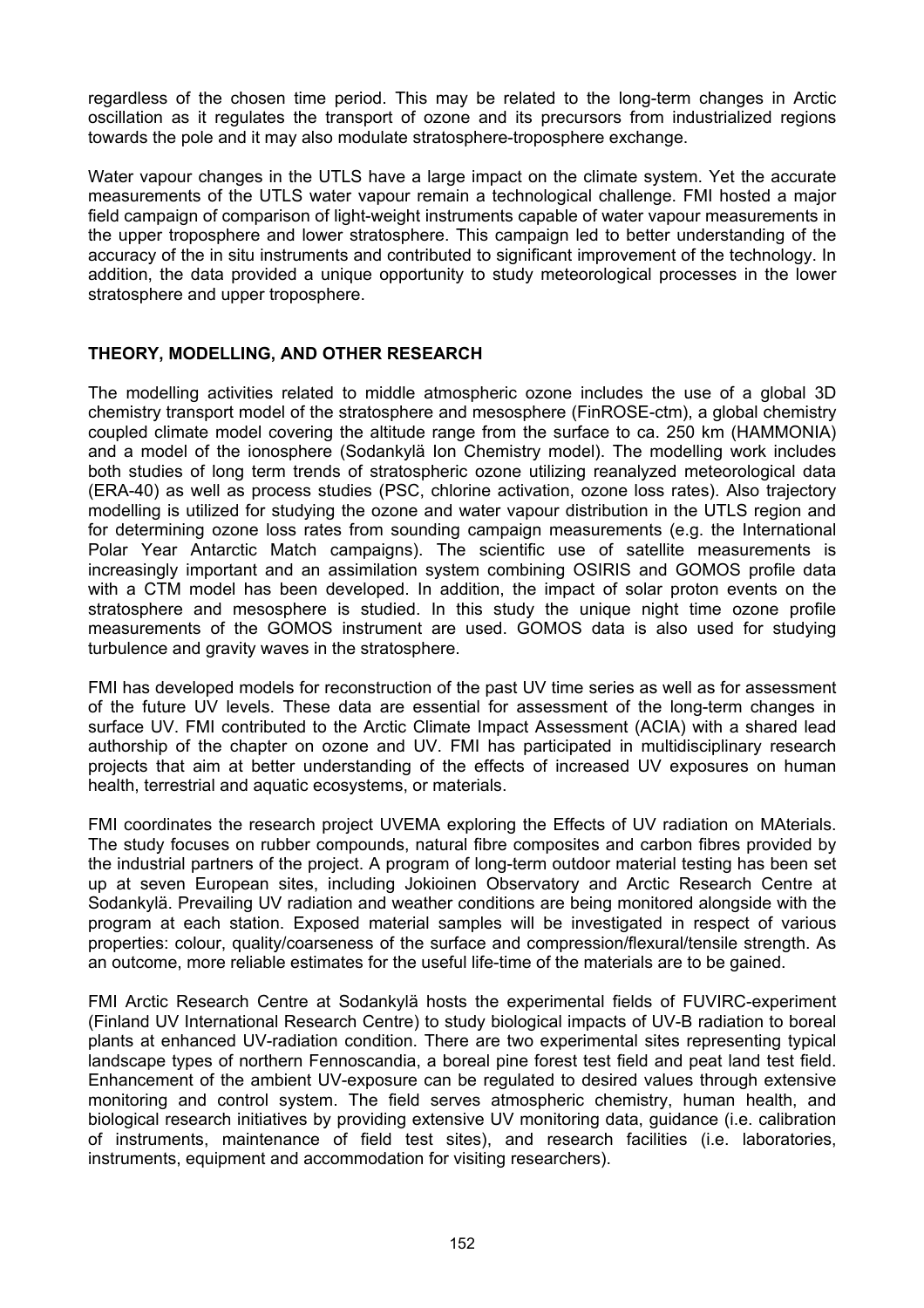# **DISSEMINATION OF RESULTS**

### **Data reporting**

FMI has participated in the Global Atmospheric Watch (GAW) programme since 1994. Within the program, FMI maintains the Pallas-Sodankylä GAW station and conducts an extensive research programme related to atmospheric aerosols. Within this twin GAW station surface and boundary layer measurements are done in FMI clean air site of Pallas while upper air measurements, UV and Ozone monitoring takes place at Sodankylä (fmiarc.fmi.fi). In upper air research Sodankylä functions as an auxiliary station in the global Network of Detection of Atmospheric Composition Change (NDACC).

FMI maintains the European UV Database (EUVDB). EUVDB is a regional WMO database containing some two million UV spectra (uvdb.fmi.fi/uvdb/). The UV spectra of the two Finnish Brewer instruments are submitted to EUVDB.

Regular ozone soundings have been performed at Marambio since 1988, the ozone data is sent to two international databases at the World Ozone and Ultraviolet Data Centre (WOUDC, Toronto, [www.woudc.org](http://www.woudc.org/)) and the Norsk institutt for luftforskning (NILU, Oslo, [www.nilu.no/nadir/\)](http://www.nilu.no/nadir/). Furthermore, the UV measurements are available at polarvortex.org. Both the ozone and UV measurements are used in scientific publications, and form a significant contribution to the WMO ozone bulletins (www.wmo.ch).

### **Information to the public**

FMI provides a 2-day forecast of the UV Index in Europe (www.fmi.fi/uvi). The forecast, which is published in the internet, includes a contour map of the local solar noon maximum clear sky maximum UV Index. Additionally, local clear sky UVI forecast is provided for several sites in Finland and Europe. The Finnish broadband UVI measurements are also incorporated in the web page. FMI has actively participated in increasing the awareness of general public on the health effects of UV radiation. In addition, FMI contributed to the Arctic Climate Impact Assessment (ACIA) document with a shared lead authorship of the chapter on ozone and UV.

Ozone depletion has a large public interest due to related health (UV) and environmental issues, e.g. the unprecedented stratospheric conditions and severe ozone loss in the winter and spring 2004/2005 triggered a wide interest in the Finnish media. The major scientific results are published in international refereed journals and are also presented at relevant international conferences. Popularized information is distributed through press releases and interviews. Information about research activities as well as measurements and analysis results are also available through FMI web pages; Arctic and Antarctic research at FMI, [www.fmi.fi/research\\_polar/polar.html](http://www.fmi.fi/research_polar/polar.html), FMI-ARC observations and analyses, [fmiarc.fmi.fi](http://fmiarc.fmi.fi/), Remote sensing projects and general Ozone and UV related information, www.fmi.fi/research\_atmosphere/atmosphere.html.

### **Recent relevant scientific papers**

- *Verronen, P.T., Seppälä, A., Clilverd, M.A., Rodger, C.J., Kyrölä, E., Enell, C.F., Ulich, Th., and Turunen, E., 2005: Diurnal variation of ozone depletion during the October-November 2003 solar proton events. J. Geophys. Res., 110, A09S32.*
- *Haario, H., Saksman, E. and Tamminen, J., 2005: Componentwise adaptation for high dimensional MCMC. Computation. Stat., 20 (2005) 2, pp 265-274.*
- *Lakkala, K., Redondas, A., Meinander, O., Torres, C., Koskela, T., Cuevas, E., Taalas, P., Dahlback, A., Deferrari, G., Edvardsen, K., Ochoa, H., 2005: Quality assurance of the solar UV network in the Antarctic. J. Geophys. Res., Vol. 110, No. D15, D15101.*
- *Lindfors, A., and Vuilleumier, L., 2005: Erythemal UV at Davos (Switzerland), 1926-2003, estimated using total ozone, sunshine duration, and snow depth. J. Geophys. Res., Vol. 110, No. D2, D02104.*
- *Karpetchko, A., E. Kyrö, and B. M. Knudsen (2005), Arctic and Antarctic polar vortices 1957–2002 as seen from the ERA-40 reanalyses, J. Geophys. Res., 110, D21109, doi:10.1029/2005JD006113.*
- *Yushkov, V., A. Lukyanov, S. Khaykin, L. Korshunov, R. Neuber, M. Mueller, E. Kyrö, R. Kivi, H. Vomel,, I. Sasano, H. Nakane, Vertical distribution of water vapor in Arctic stratosphere based on LAUTLOS field*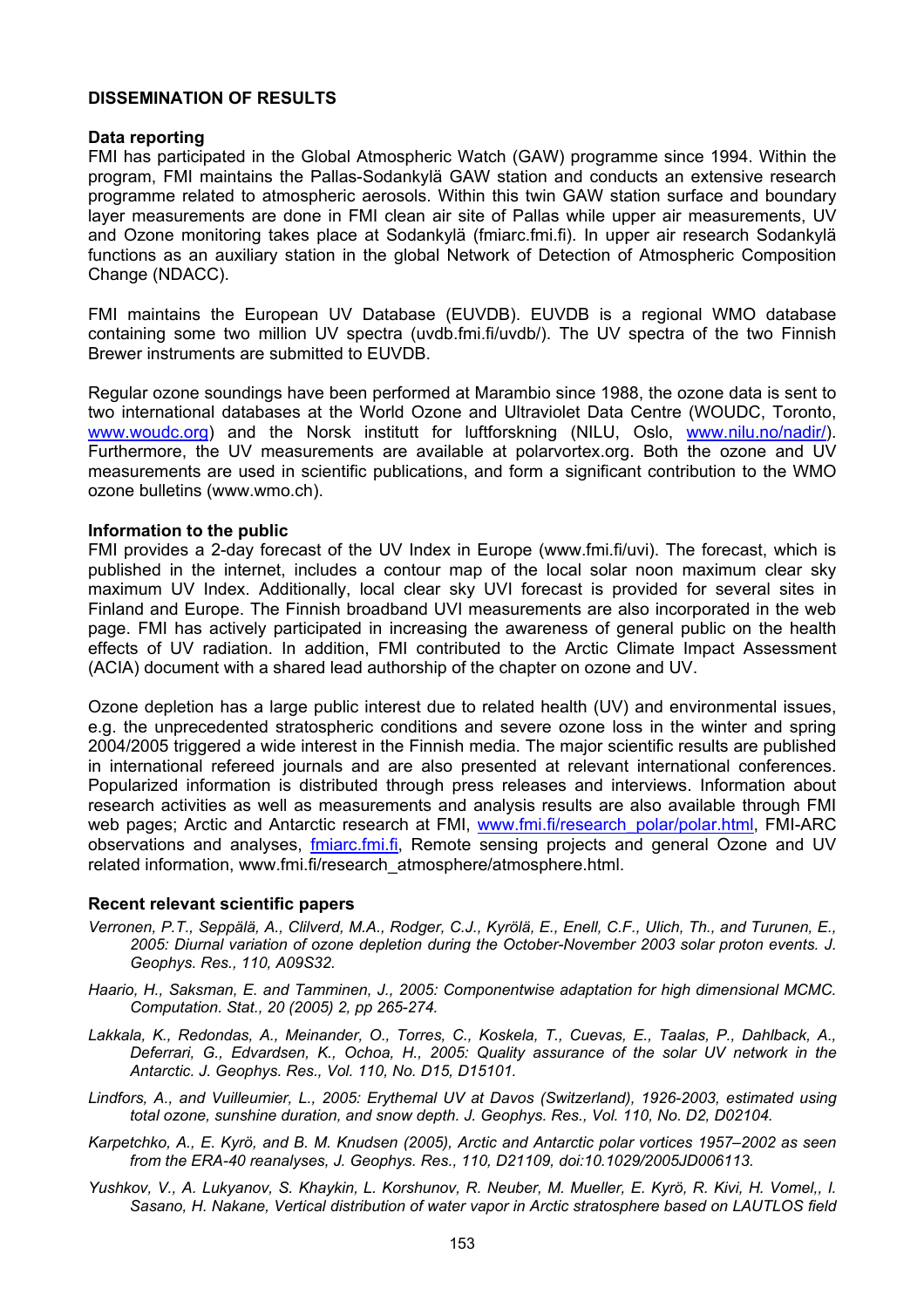*campaign in January-February 2004, Izvestija Fizika Atmosferoe i Okeana, 2005, T. 41, No. 4, p. 1-9. /in Russian language/ udk 551.506:551.507* 

- *Verronen, P.T., Kyrölä, E., Tamminen, J., Funke, B., Gil-Lopéz, S., Kaufmann, M., Lopéz-Puertas, M., Clarmann, T.v., Stiller, G., Grabowski, U., and Höpfner, M., 2005: A comparison of night-time GOMOS and MIPAS ozone profiles in the stratosphere and mesosphere. Adv. Space Res., 36, 958-966.*
- *Deuber, B., A. Haefele, D. G. Feist, L. Martin, N. Kampfer, G. E. Nedoluha, V. Yushkov, S. Khaykin, R. Kivi, and H. Vomel (2005), Middle Atmospheric Water Vapour Radiometer (MIAWARA): Validation and first results of the LAPBIAT Upper Tropospheric Lower Stratospheric Water Vapour Validation Project (LAUTLOS-WAVVAP) campaign, J. Geophys. Res., 110, D13306, doi:10.1029/2004JD005543, 2005.*
- *Weatherhead, B., Tanskanen, A., Stevermer, A., Andersen, S., Arola, A., Austin, J., Bernhard, G., Browman, H., Fioletov, V., Grewe, V., Herman, J., Josefsson, W., Kylling, A., Kyrö, E., Lindfors, A., Shindell, D., Taalas, P., and Tarasick, D.; Ozone and Ultraviolet Radiation, Chap. 5 in ACIA 2005, Arctic Climate Impact Assessment, 151-182, Cambridge University Press, 2005.*
- *Bais, A. F., S. Kazadzis, K. Garane, N. Kouremeti, J. Grobner, M. Blumthaler, G. Seckmeyer, A. R. Webb, T. Koskela, P. Gorts, and J. Schreder, Portable device for characterizing the angular response of UV spectroradiometers, Applied Optics, 44, 7136-7143, 2005.*
- *Grobner,J., J. Schreder, S.Kazadzis, A.F.Bais, M.Blumthaler, P.Gorts, R.Tax, T.Koskela, R. Tax, G.Seckmeyer, A. R.Webb, D.Rembges; Traveling reference spectroradiometer for routine quality assurance of spectral solar ultraviolet irradiance measurements, Applied Optics, Vol. 44, No. 25, 5321- 5331, 2005.*
- *Schmalwieser, A.W., G.Schauberger, M.Janouch, M.Nunez, T.Koskela, D.Berger, G.Karamanian; Global*  forecast model to predict the daily dose of the solar erythemally effective UV radiation, Journal of *Photochemistry and Photobiology, Vol. 81, No. 1, 154-162, 2005.*
- *Huttunen S., T. Taipale, N.M. Lappalainen, E. Kubin, K. Lakkala, and J. Kaurola; Environmental specimen bank samples of Pleurozium schreberi and Hylocomium splendens as indicators of the radiation environment at the surface, Environmental Pollution, Vol. 133, Issue 2, 315-326, 2005.*
- *Kazantzidiz, A., Bais, F. A., Gröbner, J., Herman, J. R., Kazadziz, A., Krotkov, N., Kyrö, E., den Outer, P. N., Garane, K., Görts, P., Lakkala, K., Meleti, C., Slaper, H., Tax, R. B., Turunen, T. and Zerefos, C. S.; Comparison of satellite-derived UV irradiances with ground-based measurements at four European stations, Journal of Geophysical Research, 111, D13207, doi:10.1029/2005JD006672, 2006.*
- *Leppelmeier, G., Aulamo, O., Hassinen, S., Malkki, A., Riihisaari, T., Tajakka, R., Tamminen, J., Tanskanen, A.; OMI Very Fast Delivery and the Sodankyla Satellite Data Centre, IEEE Transactions on Geoscience and Remote Sensing, 44, 1283-1287, 2006.*
- *Tanskanen, A., Krotkov, N. Herman, J., Arola, A.; Surface Ultraviolet Irradiance From OMI, IEEE Transactions on Geoscience and Remote Sensing, 44, 1267-1271, 2006.*
- *Meinander, O., S. Kazadzis, M. Blumthaler, L. Ylianttila, B. Johnsen, K. Lakkala, T. Koskela, and W. Josefsson; Diurnal discrepancies in spectral solar UV radiation measurements, Applied Optics, Vol. 45, Issue 21, pp. 5346-5357, 2006.*
- *Kyrölä, E., Tamminen, J., Leppelmeier, G. W., Sofieva, V., Hassinen, S., Seppälä, A., Verronen, P. T., Bertaux, J.L., Hauchecorne, A., Dalaudier, F., Fussen, D., Vanhellemont, F., Fanton d'Andon, O., Barrot, G., Mangin, A., Theodore, B., Guirlet,M., Koopman, R., Saavedra de Miguel, L., Snoeij, P., Fehr, T., Meijer, Y., Fraisse, R., 2007: Nighttime ozone profiles in the stratosphere and mesosphere by the Global Ozone Monitoring by Occultation of Stars on Envisat. J. Geophys. Res., 111, D24306, doi:10.1029/2006JD007193, 2006.*
- *Timonen, T., S. Näyhä, T. Koskela, and E. Pukkala; Are sunlight deprivation and influenza epidemics associated with the onset of acute leukemia?, Haematologica, 92, 1553-1556, 2007.*
- *Kuivikko, M. Kotiaho, T., Hartonen, K., Tanskanen, A., Vahatalo, A.; Modeled Direct Photolytic Decomposition of Polybrominated Diphenyl Ethers in the Baltic Sea and the Atlantic Ocean, Environmental Science and Technology, 41 (20), 7016-702, 2007.*
- *Tanskanen, A., Manninen, T.; Effective UV surface albedo of seasonally snow-covered lands, Atmospheric Chemistry and Physics, 7, 2759-2764, 2007.*
- *Karpechko, A., A. Lukyanov, E. Kyrö, S. Khaikin, L. Korshunov, R. Kivi and H. Vomel, The water vapour distribution in the Arctic lowermost stratosphere during LAUTLOS campaign and related transport processes including stratosphere-troposphere exchange, Atmos. Chem. Phys., 7, 107-119, 2007*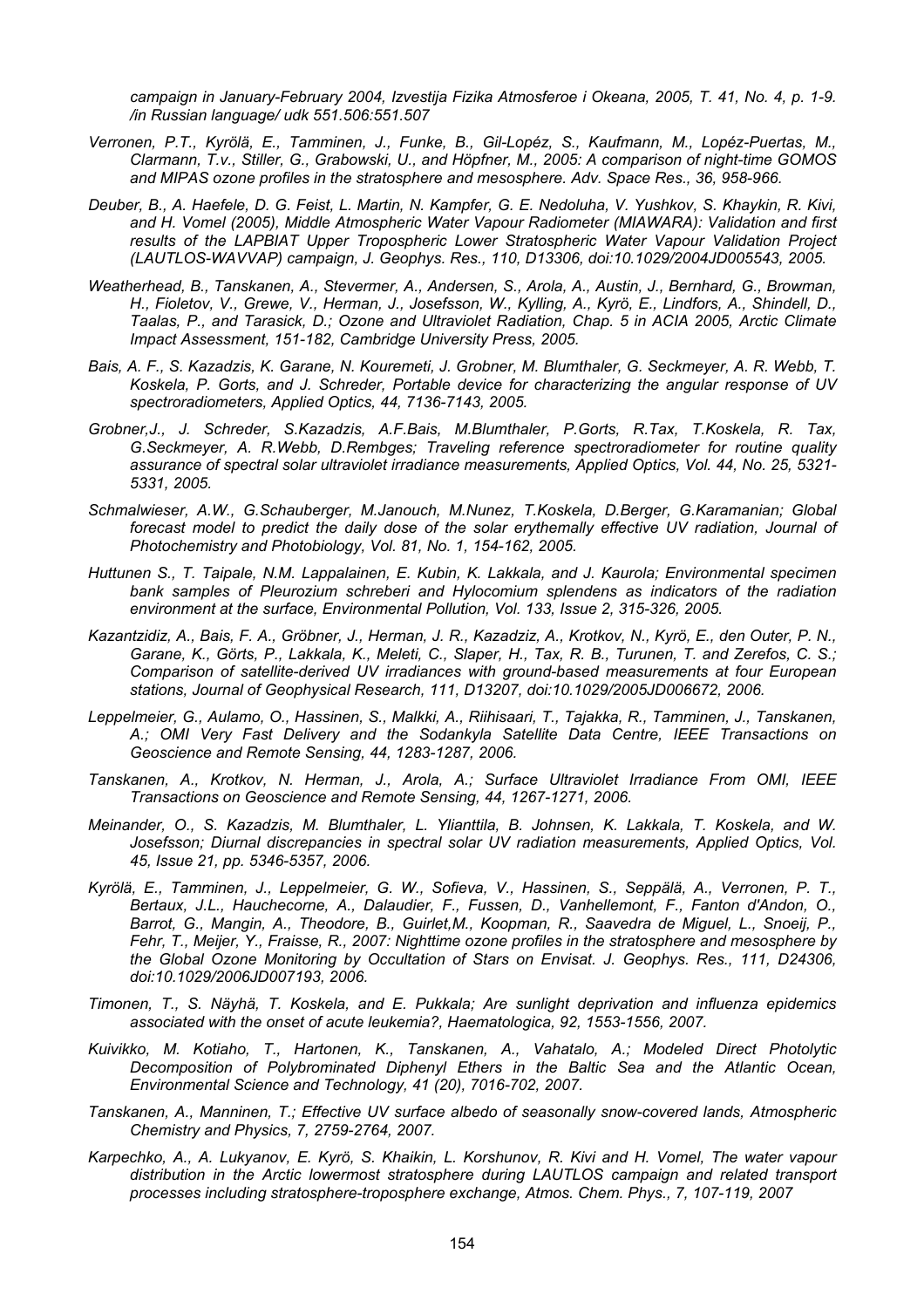- *Vömel, H., H. Selkirk, L. Miloshevich, J. Valverde-Canossa, J. Valdés, E. Kyrö, R. Kivi, W. Stolz, G. Peng, and J.A. Diaz, 2007: Radiation Dry Bias of the Vaisala RS92 Humidity Sensor. J. Atmos. Oceanic Technol., 24, 953–963.*
- *Vömel, H., V. Yushkov, S. Khaykin, L. Korshunov, E. Kyrö, and R. Kivi, 2007: Intercomparisons of Stratospheric Water Vapor Sensors: FLASH-B and NOAA/CMDL Frost-Point Hygrometer. J. Atmos. Oceanic Technol., 24, 941–952.*
- *Kivi R., E. Kyrö, T. Turunen, N. R. P. Harris, P. von der Gathen, M. Rex, S. B. Andersen, I. Wohltmann (2007), Ozonesonde observations in the Arctic during 1989–2003: Ozone variability and trends in the lower stratosphere and free troposphere, J. Geophys. Res., 112, D08306, doi:10.1029/2006JD007271*
- *Suortti, T. M., A. Kats, R. Kivi, U. Leiterer, L. M. Miloshevich, R. Neuber, A. Paukkunen, P. Rupport, H. Vömel, and V. Yushkov (2007), Tropospheric Comparisons of Vaisala Radiosondes and Balloon-Borne Frost Point and Lyman-a Hygrometers during the LAUTLOS-WAVVAP Experiment, J. Atmos. Oceanic Technology, in press.*
- *Sofieva, V. F., E. Kyrölä, S. Hassinen, L. Backman, J. Tamminen, A. Seppälä, L. Thölix, A. S. Gurvich, V. Kan, F. Dalaudier, A. Hauchecorne, J.-L. Bertaux, D. Fussen, F. Vanhellemont, O. Fanton d'Andon, G. Barrot, A. Mangin, M. Guirlet, T. Fehr, P. Snoeij, L. Saavedra, R. Koopman, and R. Fraisse, 2007: Global analysis of scintillation variance: Indicationof gravity wave breaking in the polar winter upper stratosphere. Geophys. Res. Lett., 34, L03812, doi:10.1029/2006GL028132.*
- *Damski, J., Thölix, L., Backman, L., Kaurola, J., Taalas, P., Austin, J., Butchart, N. and Kulmala, M., 2007, A Chemistry-Transport Model Simulation of Middle Atmospheric Ozone from 1980 to 2019 Using Coupled Chemistry GCM Winds and Temperatures, Atmos. Chem. Phys., 7, 2165-2181.*
- *Seppälä, A., Verronen, P.T., Clilverd, M.A., Randall, C.E., Tamminen, J., Sofieva, V., Backman, L., and Kyrölä, E., 2007: Arctic and Antarctic polar winter NOx and energetic particle precipitation in 2002- 2006. Geophys. Res. Lett., Vol. 34, No. 12, L12810, doi:10.1029/2007GL029733.*
- *Damski, J., Thölix, L., Backman, L., Taalas, P. and Kulmala, M., FinROSE Middle atmospheric chemistry transport model, 2007, Boreal Env. Res., 12, 535-550.*
- *Heikkila, A., Tanskanen, A., Karha, P., Hanhi, K.; Adjusting timing of weathering test to account for seasonal variations in UV exposure, Polymer Degradation and Stability, 92 (675-683), 2007.*
- *Tanskanen, A., Lindfors, A., Maatta, A., Krotkov, N., Herman, J., Kaurola, J., Koskela, T., Lakkala, K., Fioletov, V., Bernhard, G., McKenzie, R., Kondo, Y., O'Neill, M., Slaper, H., den Outer, P., Bais, A., Tamminen, J.; Validation of Daily Erythemal Doses from OMI with Ground-Based UV Measurement Data, Journal of Geophysical Research, Vol. 112, D24S44, doi:10.1029/2007JD008830, 2007.*
- *Lindfors, A., Kaurola, J., Arola, A., Koskela, T., Lakkala, K., Josefsson, W., Olseth, J. A., and Johnsen, B.; A method for reconstruction of past UV radiation based on radiative transfer modeling: applied to four stations in northern Europe, Journal of Geophysical Research, Vol. 112, D23201, doi:10.1029/2007JD008454, 2007.*
- *Arola, A., Lindfors, A., Natunen, A., and Lehtinen, K.; A case study on biomass burning aerosols: effects on aerosol optical properties and surface radiation levels, Atmospheric Chemistry and Physics, Vol. 7, 4257-4266, 2007.*
- *Lindfors, A., and A. Arola; On the wavelength-dependent attenuation of UV radiation by clouds, Geophysical Research Letters, 35, L05806, doi:10.1029/2007GL032571, 2008.*

# **PROJECTS AND COLLABORATION**

The major national funding organisations are the Academy of Finland and the National Technology Agency of Finland. The Antarctic research related to ozone and UV and the as well as the research of the impact of solar proton events on stratosphere and mesosphere is partly funded by the Academy of Finland. FMI collaborates with Finnish Universities on atmospheric modelling and developing data retrieval methods and assimilation techniques for the GOMOS and OSIRIS instruments.

- FARPOCC (Finnish Antarctic Research Programme on Polar Climate Change, [www.fmi.fi/](http://www.fmi.fi/ research_polar/polar.html)  [research\\_polar/polar.html](http://www.fmi.fi/ research_polar/polar.html))
- MAIST (Middle atmospheric interactions with sun and troposphere)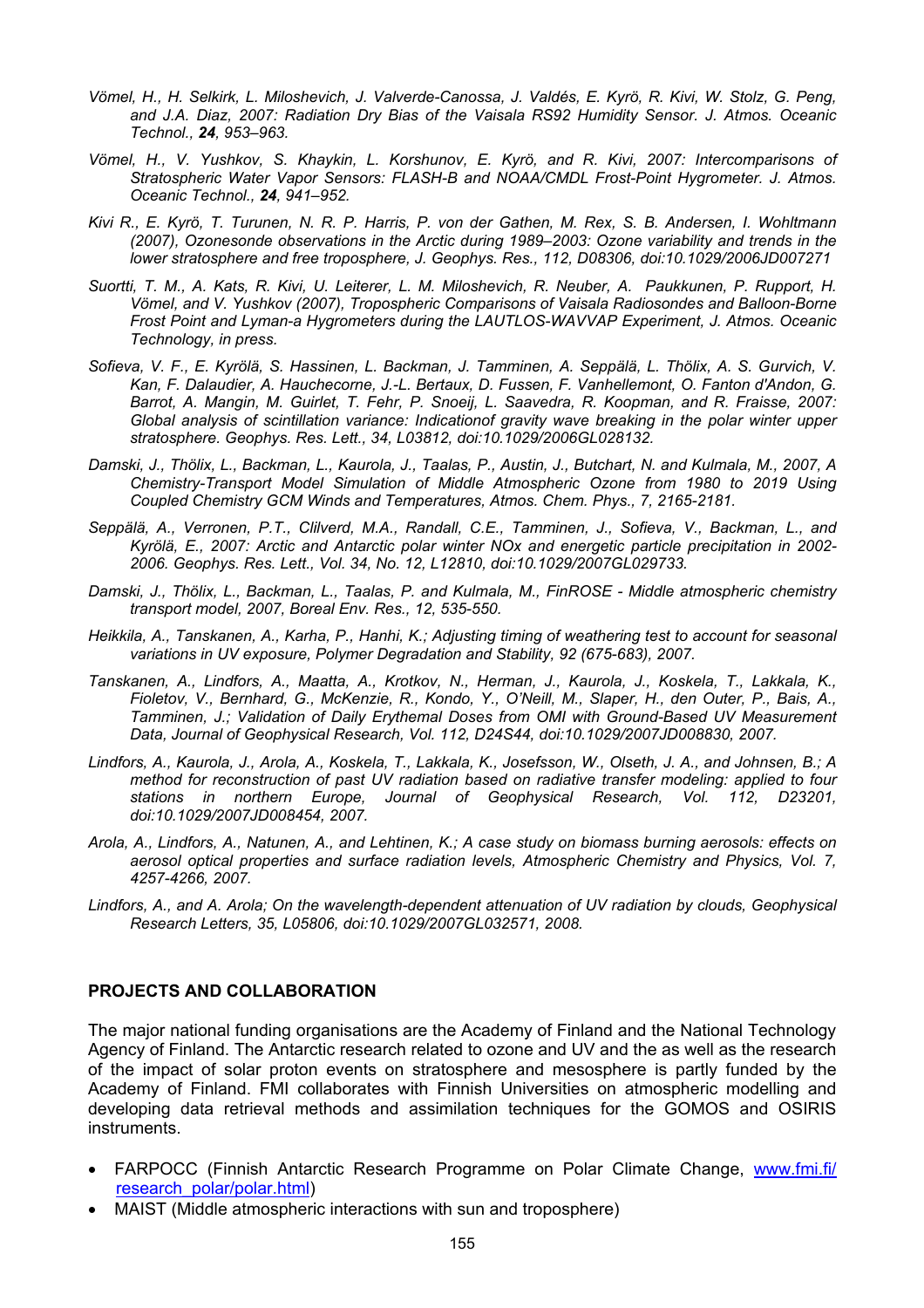- FUVIRC (Finnish Ultraviolet International Research Center, fuvirc.oulu.fi/index.htm)
- MUTUAL (Multiproxy Approach to Estimate Changes in UV Exposure in Arctic Lakes, [www.helsinki.fi/bioscience/ecru/projects/mutual.htm](http://www.helsinki.fi/bioscience/ecru/projects/mutual.htm))
- UVEMA (Effects of UV radiation on Materials, uvema.fmi.fi/)

FMI has participated in several EU funded Arctic and Antarctic research projects including tasks such as stratospheric modelling and measurement campaigns. The modelling activities include cooperation with the Max Planck Institute, Hamburg and National Center for Atmospheric Research, USA. Sodankylä has participated in all major European stratospheric ozone campaigns. In 1999, 2003 and 2007 the Marambio activities formed an important part of the international stratospheric ozone research campaigns. In addition, FMI takes part in several activities organized during the International Polar Year 2007/2008.

- QUASUME (Quality Assurance of Spectral Ultraviolet Measurements in Europe)
- RETRO (REanalysis of the TROpospheric chemical composition over the past 40 years, retro.enes.org/)
- CANDIDOZ (Chemical and Dynamical Influences on Decadal Ozone Change)
- SCOUT-O3 (Stratospheric-Climate Links with Emphasis on the Upper Troposphere and Lower Stratosphere, www.ozone-sec.ch.cam.ac.uk/)
- PROMOTE (PROtocol MOniToring for the GMES Service Element, www.gse-promote.org/)
- ACIA (Arctic Climate Impact Assessment, [www.acia.uaf.edu/pages/scientific.html](http://www.acia.uaf.edu/pages/scientific.html))
- COSMOS (Community Earth System Models, cosmos.enes.org)
- SAUNA (Sodankylä total column ozone intercomparison)

FMI is coordinating the EUMETSAT Satellite Application Facility on Ozone Monitoring (O3M SAF, o3saf.fmi.fi). O3M SAF is one of the SAFs in EUMETSAT SAF network. SAFs are specialised development and processing centres within the EUMETSAT Application Ground Segment [\(www.eumetsat.int](http://www.eumetsat.int/)). O3M SAF is developed in co-operation with Koninklijk Nederlands Meteorologisch Instituut (KNMI), Deutsche Zentrum fur Luft- and Raumfarhrt (DLR), Deutscher Wetterdienst (DWD), Aristotle University of Thessaloniki (LAP), Hellenic National Meteorological Service (HNMS), Danish Meteorological Institute (DMI), Meteo-France (M-F) and Koninklijk Meteorologisch Instituut (KMI).

The purpose of the O3M SAF is to produce a set of near real-time and offline products and validation services. Near real-time products are GOME-2 total ozone and ozone profiles, HIRS total ozone and UV clear-sky fields. Offline products derived from GOME-2 data are total column amounts of ozone,  $NO<sub>2</sub>$ , BrO, ozone profiles, aerosol index and optical depth and UV fields including cloudiness and albedo. The ozone and UV data will be validated against ground-based observations of total ozone and UV as well as balloon borne, microwave and lidar observations of the vertical distribution of ozone. An important part of the O3M SAF activities has been related to scientific work to develop radiative transfer calculation methods and other algorithms used for satellite ozone and related data retrieval.

The Satellite Data Centre of FMI-ARC started in 2002. The activities include a processing facility for the GOMOS/Envisat ozone instrument. The FMI-ARC data centre also process part of the OSIRIS/Odin ozone data. Data reception from the EOS-Aura satellite is also going on for Very Fast Delivery products of the total ozone and UV irradiance maps, available within 15 min after the overpass of the satellite. The Centre is also responsible of reception of OMI data used in near real time  $O_3$  and UV-products.

FMI also hosts the WMO IGACO (Integrated Global Atmospheric Chemistry Observations) Ozone secretariat (www.igaco-o3.fi). IGACO is the atmospheric chemistry component in the Integrated Global Observing Strategy (IGOS). One of the objectives of IGACO strategy, implemented through the GAW programme of WMO, is to ensure long-term continuity and spatial comprehensiveness of atmospheric composition observations, both in the troposphere and the stratosphere.